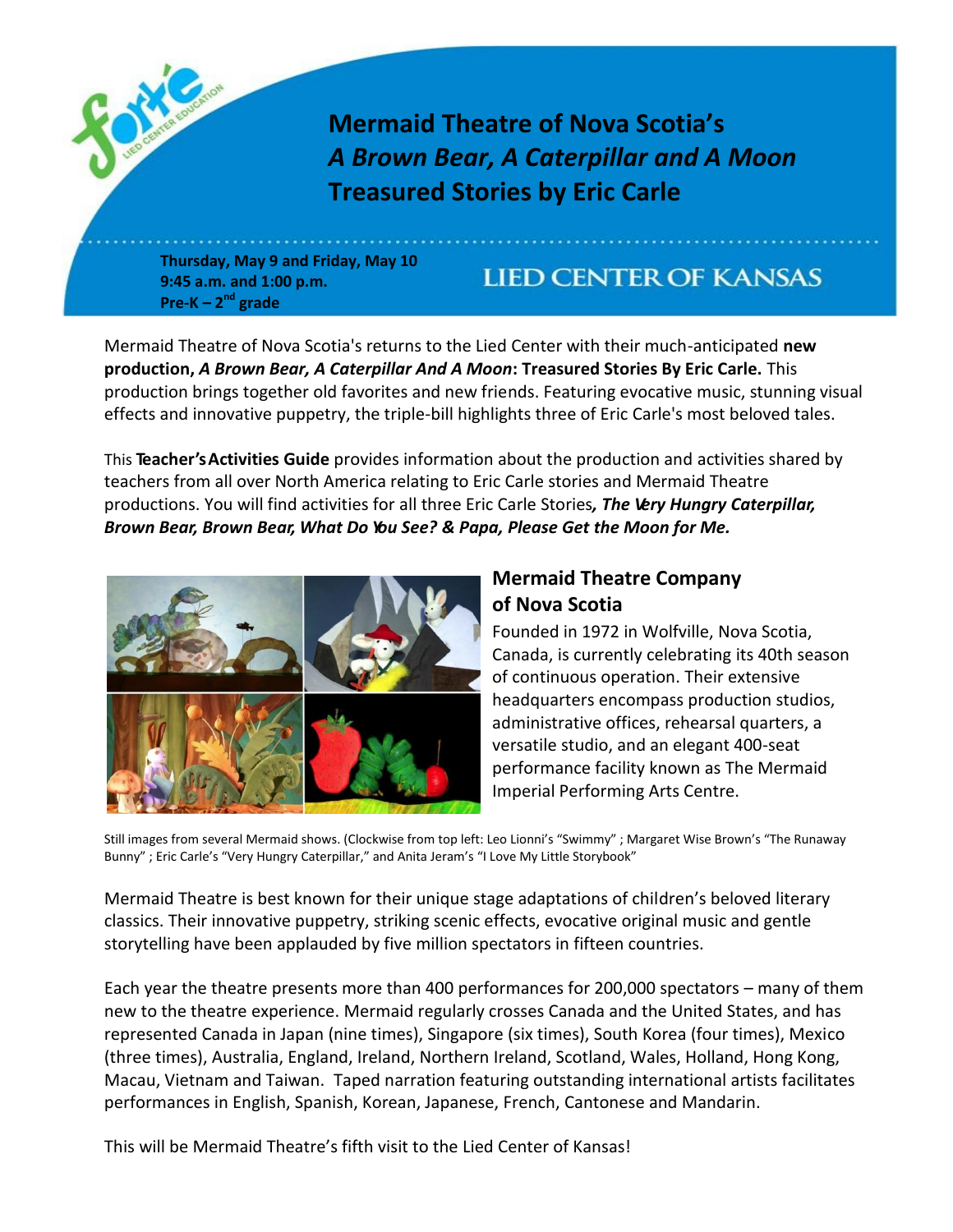

## *The Very Hungry Caterpillar* **Classroom Activities**

Submitted by Lindsay

I am a student in the College of Education at Arizona State University with specialization areas in both French and German. I am required to volunteer at local high schools in order to gain experience. Last spring, I was in a second-year German class. I used The Very Hungry Caterpillar (Die Kleine Raupe Nimmersatt) to teach students the words for several food items. Before I read the story to students, I asked them to write down all of the German words that they understood (along with their English equivalents). This was an excellent way to test the students' comprehension. As I read, I did not show the pictures of the book to the students, so they could not cheat (unless they already knew the story and the majority did not). It was a fun activity, and it could easily be used with other languages.

Submitted by [Marisa](mailto:sparsa77@hotmail.com)

I used this book with my insect theme and also in a Grade 2 math class. We read the book and then I had the children graph the amounts of food that the caterpillar ate on each day of the week. To extend this work, I created a set of Hungry Caterpillar Word Problems. For example, on Monday 6 hungry caterpillars ate through 4 apples each. Students then had to graph the amount of fruit the hungry caterpillars ate each day of the week. The students loved it.

#### Submitted by Jaime [Stewart](mailto:jds8r@virginia.edu)

I am student teaching in a kindergarten class and we are learning beginning sounds. To help learn the letter and sound of "Cc" I had the students make a class caterpillar after reading *The Very Hungry Caterpillar*. I made a circles of green paper and had each of the students draw a picture of something that begins with the letter "Cc." Each of the circles represented a piece of the caterpillar's body. I told students that our caterpillar was very hungry and needed lots to eat I made the face using a paper circle with wiggley eyes and pipe cleaners as antennae. This was a great way to assess whether students could correctly pull up "Cc" words. The students really loved seeing their caterpillar displayed in the hall with their "Cc" words.

#### Submitted by [Nicole Power](mailto:nicpower@webzone.net)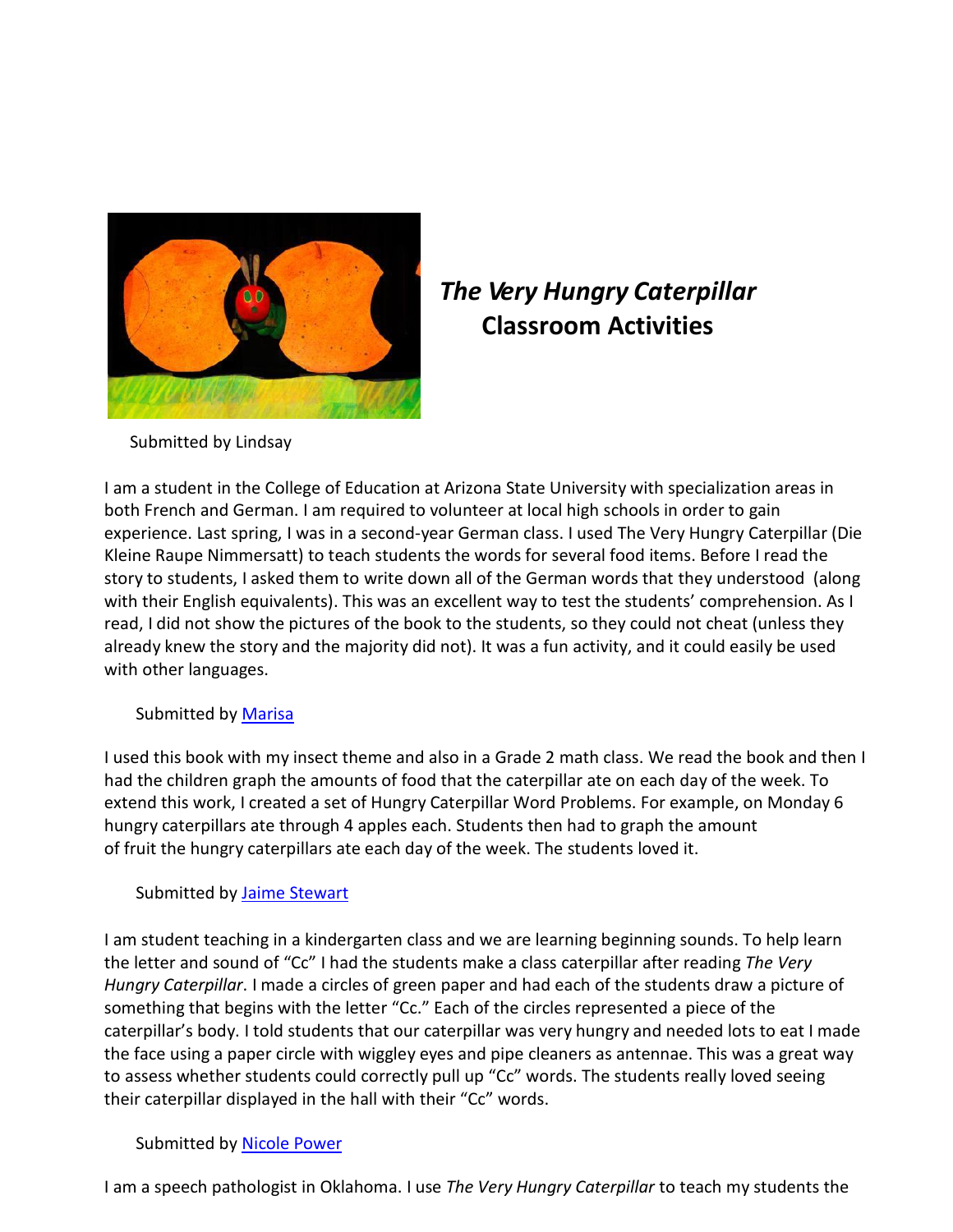concept of before and after. Because of the graduated pages in the book, the child can view all the fruits the caterpillar eats at the same time. Then I ask the student "What did he eat after the pear?" "What did he eat before the strawberry?" I do the same thing on the page with all the junk food. This book is also great to teach sequencing.

#### Submitted by [Patricia](mailto:am94@email.byu.edu)

I use the book *The Very Hungry Caterpillar* with young children with language disorders. I created a very detailed unit to be used in short therapy sessions with a small group of children. The objective of the unit is to teach the children the basic components of a story: beginning, problem, action, outcome, & end. Before reading the book, we take one or two sessions to prepare for the book. I do an activity where the children color the four life stages of a butterfly and then glue them to a picture of a tree on construction paper. This picture is displayed in the classroom. We then discuss the book in stages and with each stage we have an interactive activity to help the child remember and restate the stage. The activities include art projects. Many concepts are integrated in each lesson of the unit. Some of these concepts are: sequencing, syntactic forms (e.g. plurals, past tense, etc.), following verbal commands, answering questions, vocabulary building, descriptive language, using complete sentences, classification, etc. I spend two or more months with this book twice a week for twenty minutes at a time. Many of the ideas given on this website can be incorporated in the lessons—in fact I will incorporate some of them. Thank you for sharing your ideas, and if anyone would like more details on how I implement this language unit or communication goals that may be targeted, please e-mail me.

#### Submitted by [Shanon](mailto:shanon_lutz@gwinnett.k12.ga.us) Lutz

I teach 3rd grade and use The Very Hungry Caterpillar when teaching about life cycles. I first read the story and then go through each of the stages of a butterfly's life cycle with my students: 1) Egg 2) Caterpillar (Larva) 3) Pupa (Inside of the cocoon) and 4) Adult Butterfly. I give my students a circular piece of construction paper divided into four parts. They use yarn, Q-tips, tissue paper, and scraps of construction paper to make a 3D collage of a butterfly's life cycle. The kids love it and they never forget the life cycle of a butterfly!

#### Submitted by [Rose Smart](mailto:ransmart@aol.com)

My Kindergarten class loves to hear *The Very Hungry Caterpillar*. For an art experience, we paint caterpillars with biocolor and several color drops. Then, we use a wedge of plastic to fan the colors into a vibrant rainbow caterpillar. When dry, we insert this creature into a large painted fruit. Of course, the children all refer to this as The Very Hungry Caterpillar by Eric Carle as they are learning about authors and illustrators in their Language Arts program. Thank you for such a lovely story and please continue to inspire our children to create with such love of language and art.

#### Submitted by [Lisa Carter](mailto:cmjlcarter@aol.com)

I created my own mini version of *The Very Hungry Caterpillar* for my 4 and 5 year-old students to color, cut and sequence. On each page is written the day of the week and includes a drawing of the food the caterpillar ate that day. Each page is progressively longer, just as in the book. The children draw in the caterpillar on each page and the cocoon and butterfly on blank pages in the back. Then the children punch a hole in each food item using a hole puncher which is great for fine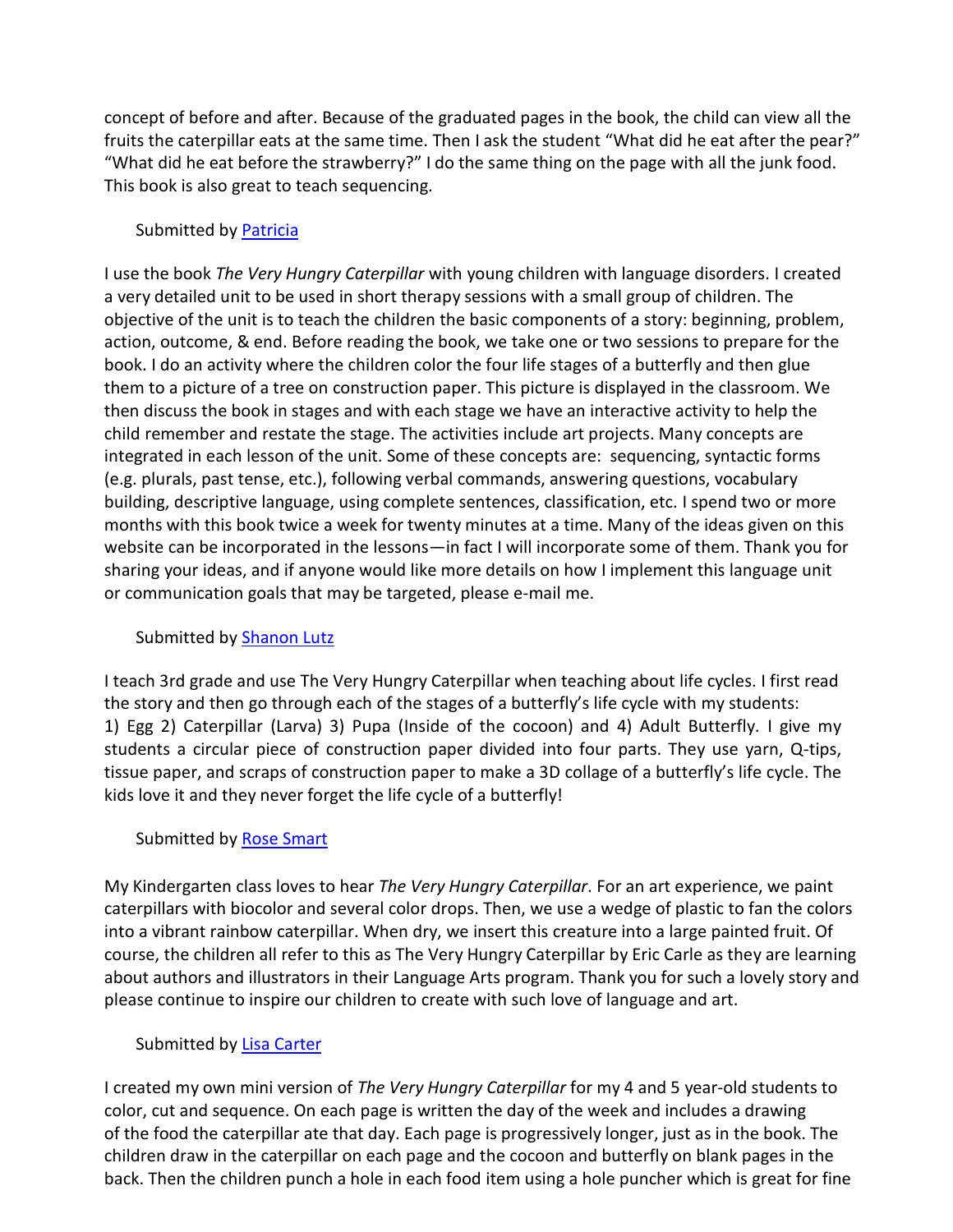motor development and lots of fun for the kids! I ask the parents to have their child retell the story using the pictures as clues. This helps reinforce days of the week, counting, and sequencing skills, and the kids love being able to "read" it all by themselves!

#### Submitted by [Zeder Pough](mailto:ckagwd@msn.com)

I am a preschool teacher involved with 3 and 4 year olds. I used *The Very Hungry Caterpillar* to teach the preschoolers how Caterpillars and Butterflies grow, change, and eat. The following is a list of things we did in class:

1. I read the book using flannel board pieces to represent the items in the book. Then I gave each child a flannel board piece and as I read the book, that child placed their piece on the flannel board as it was mentioned in the story.

2. I had the children paint several paper plates different colors. After they were dry, I stapled the plates together, punched a hole in the top of plates, attached fishing line to it, and hung it from the ceiling of the classroom. By stringing the plates together, you can make the caterpillar as long as you want. I attached two pipe cleaners for the antennae and a large black construction paper circle for the eyes.

3. For this next activity, you will need two paper towel tubes per child. Let each child paint two empty paper towel tubes any color they want. After the paint has dried, slit each tube down one side and have children use a hole puncher to punch two to three holes on each side of the slit. These holes will be used to attach the tube to the child's lower arm. Lace elastic through the holes, then tie. Have children to glue crepe paper streamers to the top of the paper towel tubes. For the antennae, staple a strip of construction paper around the child's head, use hole puncher to punch two holes in the front of the headband, and insert one pipe cleaner into each hole. After wings and antennae are prepared, have the children go outside and run. The crepe paper streamers will fly from their arms like butterfly wings.

4. Cut out flower shapes from construction paper that will cover paper cups. Fill paper cups with fruit juice, insert a straw into the middle of the paper flowers and let children drink "nector" from the flowers. I used this after letting the children "fly" like butterflies outside.

Submitted by Amy D.

I am a children's librarian and have noticed that children love to be involved in the story. I had some volunteers cut construction paper fruits and junk food for each child. A green piece of ribbon with a bead tied to the end serves as the caterpillar. We have 25 ziploc bags prepared to hand out before the story. The children love to have their caterpillar eat the fruits and other foods while the story is going on.

#### Submitted by [Debbie Nysewander](mailto:dnysewander@netscape.net)

My kindergarten class learned to recognize their names with the book *The Very Hungry Caterpillar*. Instead of eating foods, the students made a caterpillar from green circles, and he ate one letter per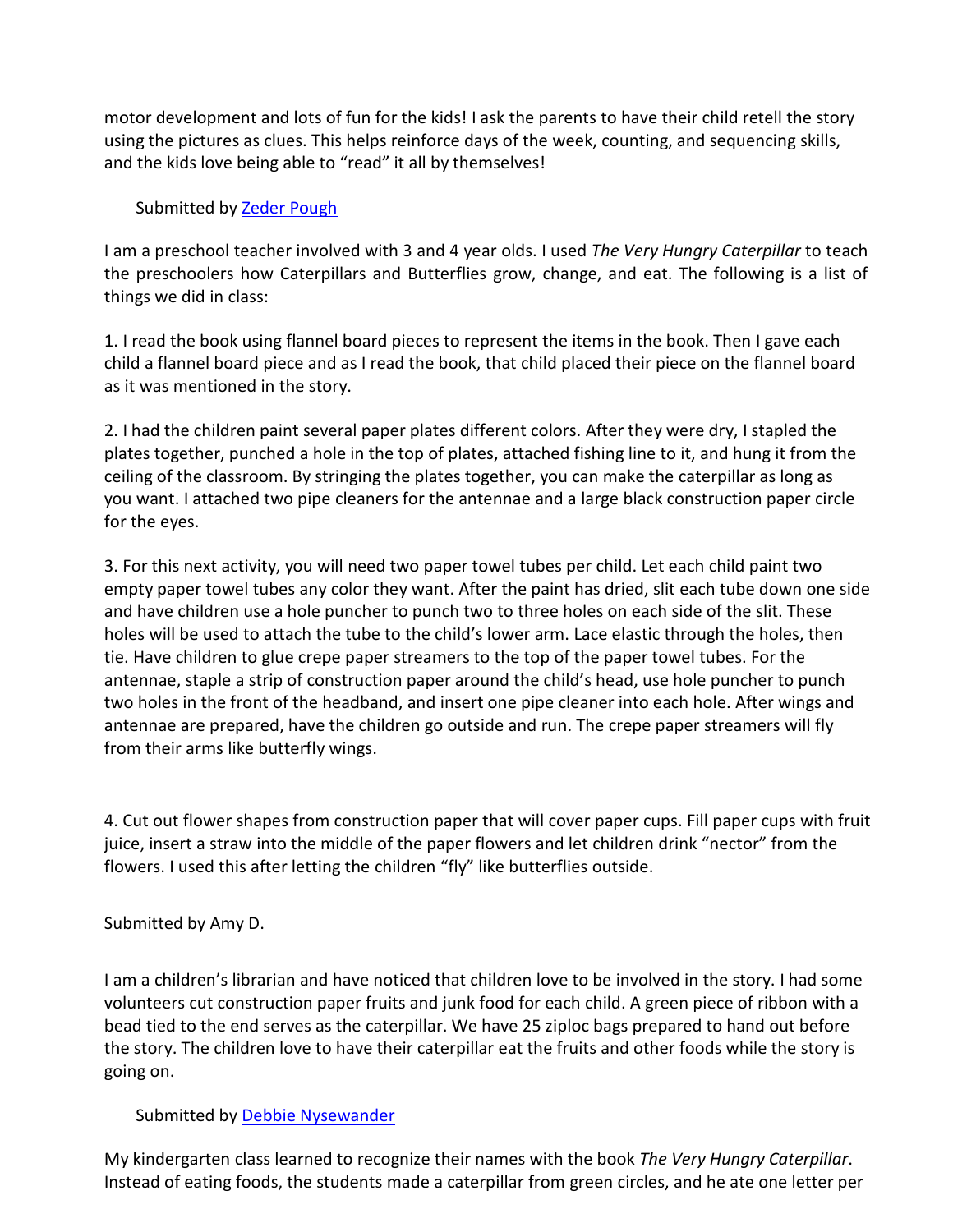circle. When they finished they could see the letters that were in their own name.

Submitted by Cathy [Furlong](mailto:laglong@aol.com)

This is an idea for *The Very Hungry Caterpillar* that I got from a workshop many years ago. I glued wiggle eyes on a bright green sock and then used felt to make all of the foods in the story. Each food has a slit cut out of the middle. As the story is read, I wear the sock caterpillar on my hand and the children feed the food to the caterpillar by putting it over the sock. The caterpillar and food then go into a plastic bag and magically appear as a felt butterfly. (I tuck the butterfly into the palm of my hand inside the sock before I start). I made this about 15 years ago and assumed it would last a year, maybe two. It is still around! The children absolutely love this activity.

Submitted by Mrs. Claypool's Creative Class

First, we read *The Very Hungry Caterpillar*. Next, we painted three pieces of construction paper using marbles, Q-Tips, spoons, sponges and our fingers! We traced circles and feet and cut them out. Mrs. Claypool taped the caterpillar together, put goggly eyes on it, and hung it up. For the butterfly, Mrs. Claypool cut an outline of a butterfly. The children ripped tissue paper and taped it on. Mrs. Claypool laminated each butterfly and hung them up for a beautiful display!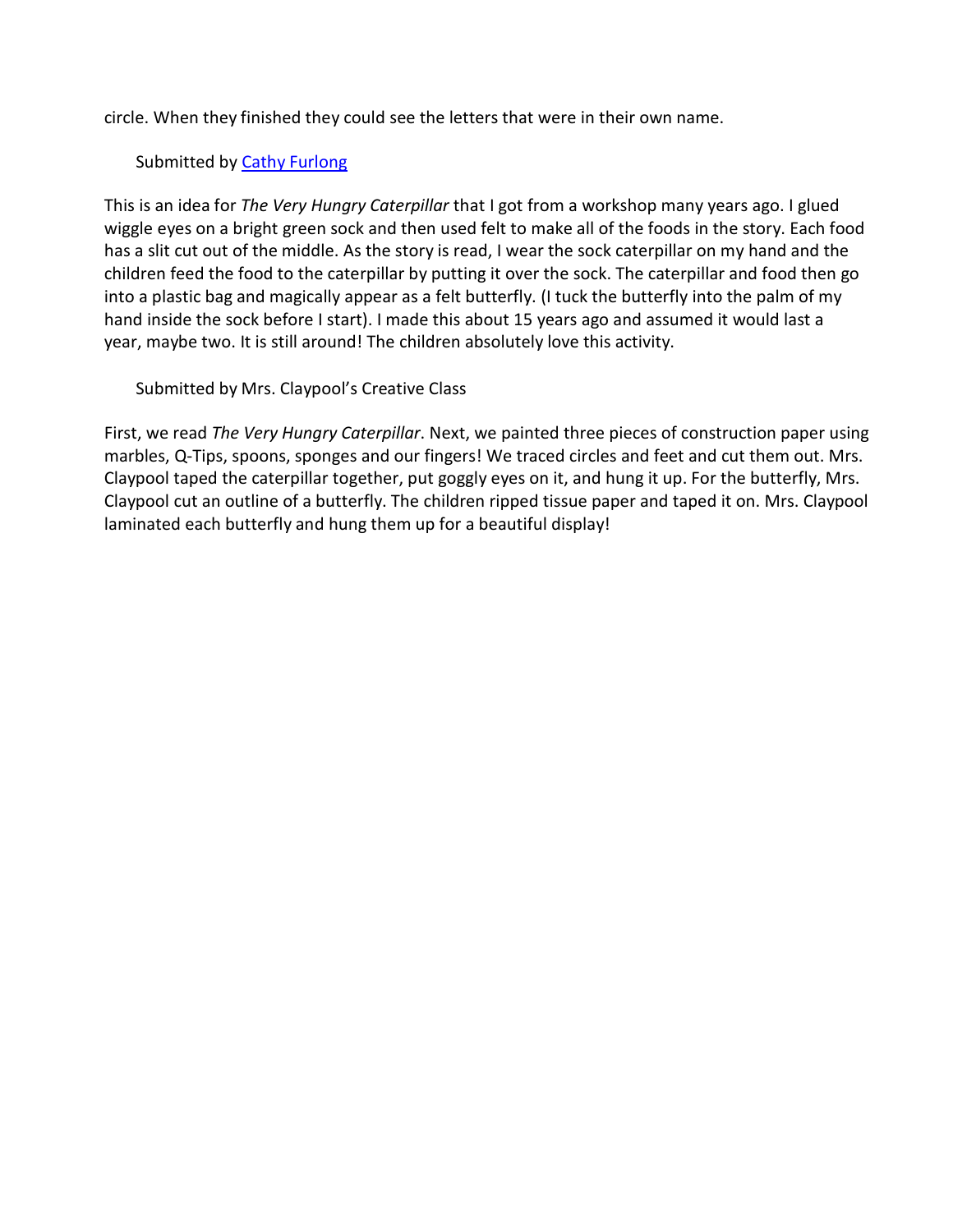

# *Brown Bear, Brown Bear, What Do You See?*  **Classroom Activities**

Submitted by [Penelope Tramell](mailto:pdgt1998@yahoo.com)

I have an idea I would like to share. I am a kindergarten teacher at Union Elementary. The second week of school we use the book Brown Bear, Brown Bear, What Do You See? to learn our colors. We dedicate one day for each color in the book, then one for our school colors. On that day we wear that color to school. (Mon. = Brown, Tues.= Red, Wed. = Yellow, etc.) The whole school does it so the K kids get really excited to see everyone helping them learn colors!

#### Submitted by [Courtenay](mailto:dgarver@nc.rr.com) Garver

We use many Eric Carle books (Brown Bear, Brown Bear, Polar Bear, Polar Bear, The Very Hungry Caterpillar) to teach a unit on writing pattern books in second grade. Almost all of his books have a pattern or repeating lines. First, the children read the books in groups of 3 and find the pattern or repeating lines in each book. We use Eric Carle books as touchstone texts that the children can grab at any time to help them write their own pattern book. Some children do their own version Brown Bear, Brown Bear but change the things he sees, some children write a different version like Black Cat, Black Cat and some children write completely original pattern books. It is a great way for teachers to differentiate and for children to work at their own level. During Writers' Workshop the rest of the year they can go back to writing pattern books as they finish other projects. Their pattern/repeating line books get more sophisticated as the year goes on.

#### Submitted by **Shannon Sullivan**

We read Brown Bear to our special needs preschoolers in speech therapy group time. The children sequenced the animals in the order they were seen in the book, and used their own names to ask other children what animal they saw. They also placed the animals on a large picture scene according to where the animals live. For example, they could place the Bear in the tree, under the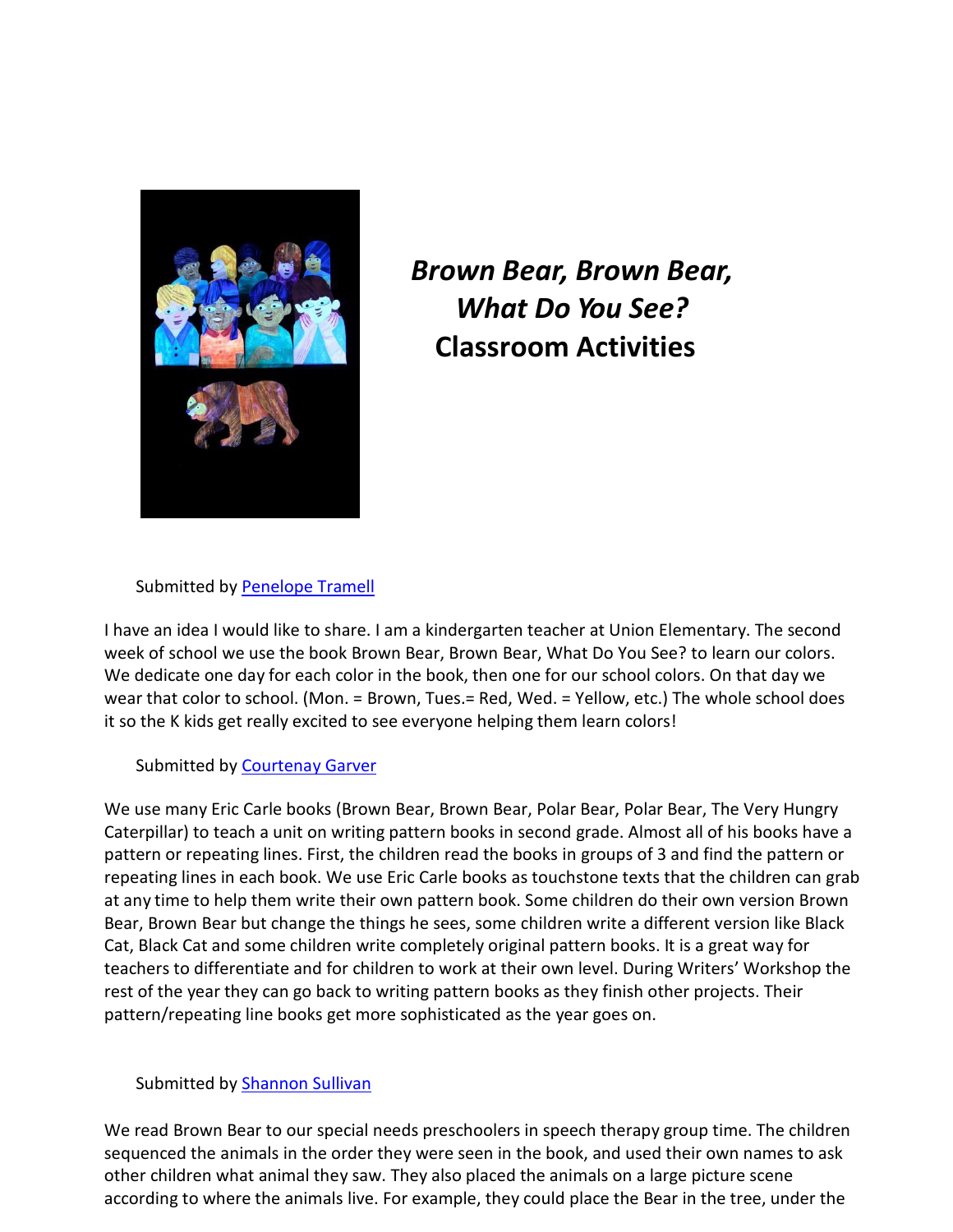tree, or in the woods, and the cat in the barn, in the house, or next to the house. The children communicated their ideas through sign language, picture symbols, and verbal language.

#### Submitted by [Theresa](mailto:Tandfu228@usa.net)

I used Brown Bear with my first graders. I read the book to them twice and then prepared an activity for them. I typed out "Brown Bear, Bear What Do You See? I see a bird looking at me." They were able to fill in all the missing words. This helped them to become better readers and spellers.

#### Submitted by [S. A. Ellison](mailto:SAE2U@AOL.COM)

This year in our preschool class, we decided to use bears as our classroom theme. We decorated all our boards with the bear theme in mind. Our students love it! In fact we are known as the Pre- K Bears. This site gives me so many ideas I can use this year. I think I am going to change our five senses board to: Brown Bear, Brown Bear, What Do You See, Hear, Smell, Feel, and Taste? Thank you!

#### Submitted by Judi Taylor

Our Kindergarten teachers took the Brown Bear text and adapted it to make monthly take-home books. For example, in December we created "Christmas Tree, Christmas Tree." We then took our illustrations, enlarged them, and laminated for the language center. We used this format to create take-home books for almost every month, season, or topic of study. Since the children learn the chant so easily, even our non-readers were able to "read."

#### Submitted by [Kim](mailto:kdwest@jps.net)

I begin each Kindergarten year with the book Brown Bear, Brown Bear. We expand on the book throughout the seasons by making the following class books:

" Jack-O-Lantern, Jack-O-Lantern, What Do You See?" is made with the symbols of Halloween and ends with "I see a trick-or-treater looking at me;"

" Santa Claus, Santa Claus, What Do You See?" is put together with images of Christmas and ends with "I see Christmas looking at me;"

" Red Flower, Red Flower, What Do You See?" is written with flowers of different color and ends with "I see a rainbow garden looking at me."

#### Submitted by [Robbie Morgan](mailto:RobbieMorgan@aol.com)

I am preparing to use Brown Bear in a Family Learning Day to help parents put together literacy boxes for their special needs child. The box will contain stick puppets of the animals from the book, colored paper for the child to make a personal book, and textured materials (red glitter,

green paper scraps, yellow feathers, fabric, etc.) to be glued onto drawings of each animal. The literacy box will also contain either the sign language for each picture in the book, or a braille translation of each picture. Parents will learn to use these different tools with their child as they read Brown Bear with their child.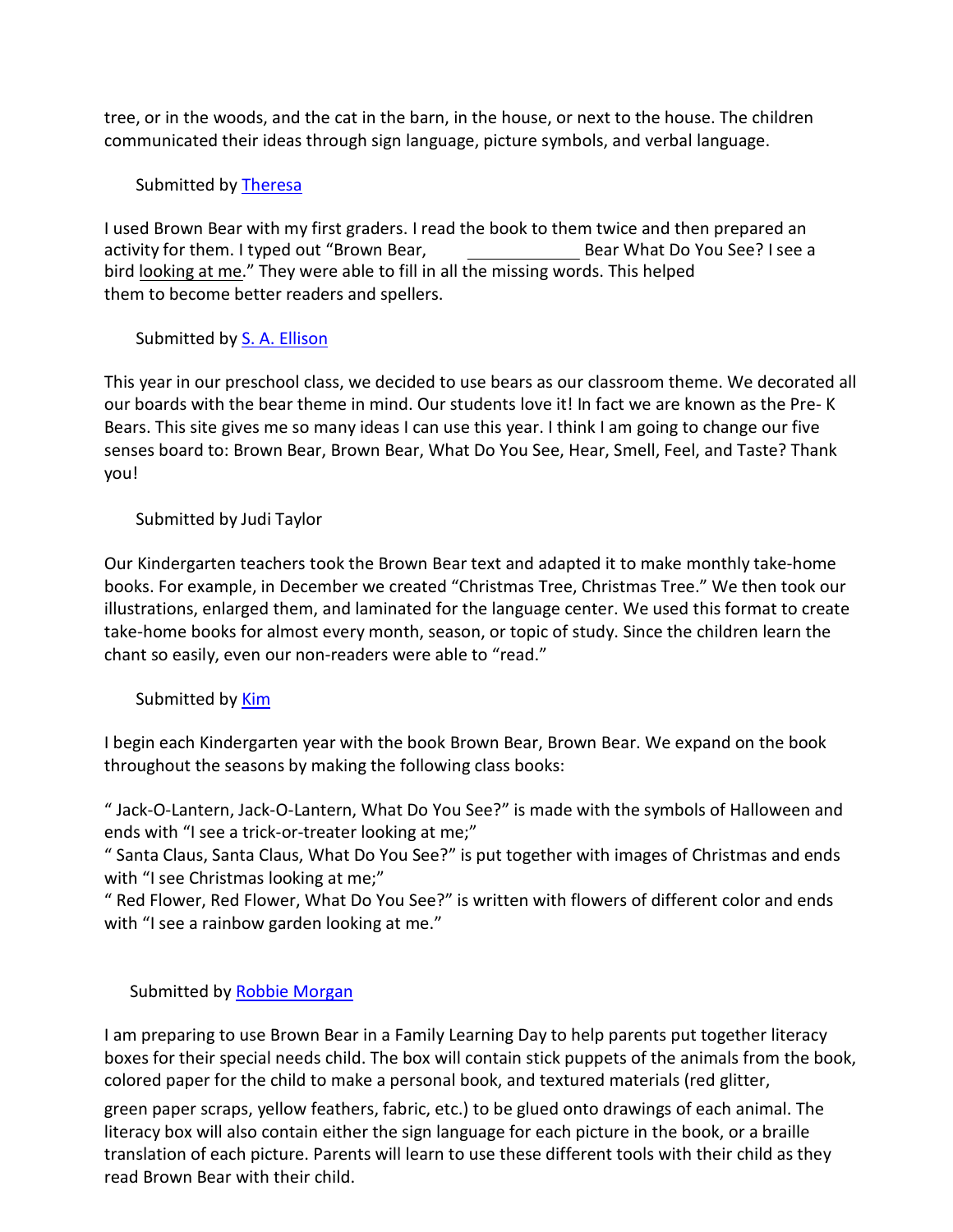#### Submitted by **Susan Sawyer**

I work with a Head Start program that serves children in multi-age classroom settings. For an interactive group activity for my students (ages 3-5), I have created a flannel set of each animal. The children enjoy putting the animals on the flannel board, both when we read the story at group time, and as a sequencing activity during center time.

#### Submitted by [N. J. Stapp](mailto:stappie@uswest.net)

I am a substitute teacher in Grades K-12. For all my classes I read Brown Bear, Brown Bear in American Sign Language when we have a moment of free time. I initiate a discussion on how not all people are alike, on the people who are challenged physically, mentally, or both. Then I teach the students some basic Sign Language. When I substitute teach in a class again, the students almost always ask, "Do we get to learn more sign language if we get our work done?" They seem to enjoy the book and the Sign Language. You might like to try this if you work with multi-age groups of children.

#### Submitted by [Nicole Charlton](mailto:ncharlto@bcoe.butte.k12.ca.us)

I teach severely handicapped students in an elementary school. We use Brown Bear to teach reading as well as to teach sign language. The words are easy to learn for both the staff and students. The verbal, the non-verbal, and the deaf students can "read" the same book and all the students practice their signing. They not only love the book, but it also does wonders for their self esteem when they go home and teach their parents something new.

#### Submitted by [M. Jones](mailto:MJones0321@aol.com)

I use Brown Bear, Brown Bear the very first day of Kindergarten with a new class. So often children come to school thinking they will learn to read on the FIRST day. As I read the story, I turn the page immediately after "what do you see?" Very quickly, the children can "read" and everyone goes home feeling successful.

#### Submitted by [Deborah](mailto:debbie@leighnor.dslonramp.com) Leighnor

I teach preschool, and each week I have a preschooler take home a backpack with either the book *Brown Bear, Brown Bear, What Do You See?* or Polar Bear, Polar Bear, What Do You Hear? I include a small bear and a notebook for photos and drawings in each backpack. The bag is sent home with the child at the end of the week. Upon returning to school, the child has the chance to share their weekend bear adventures with the class. The students really enjoy the special time with their bears.

#### Submitted by Julie [Iverson](mailto:ltrinci@northeast.k12.vt.us)

To get to know each other at the beginning of school, I take a photograph of each child in my class. I begin a class book with Brown Bear, Brown Bear, who do you see? On the next page I add a picture of a student and the caption "I see Aaron looking at me." I create a page for each student in the class in this way. I even include adults such as the principal and the secretary. Each page can be pulled out and replaced as students move or are added to our classroom. It has been very helpful for new students to quickly learn one another's names.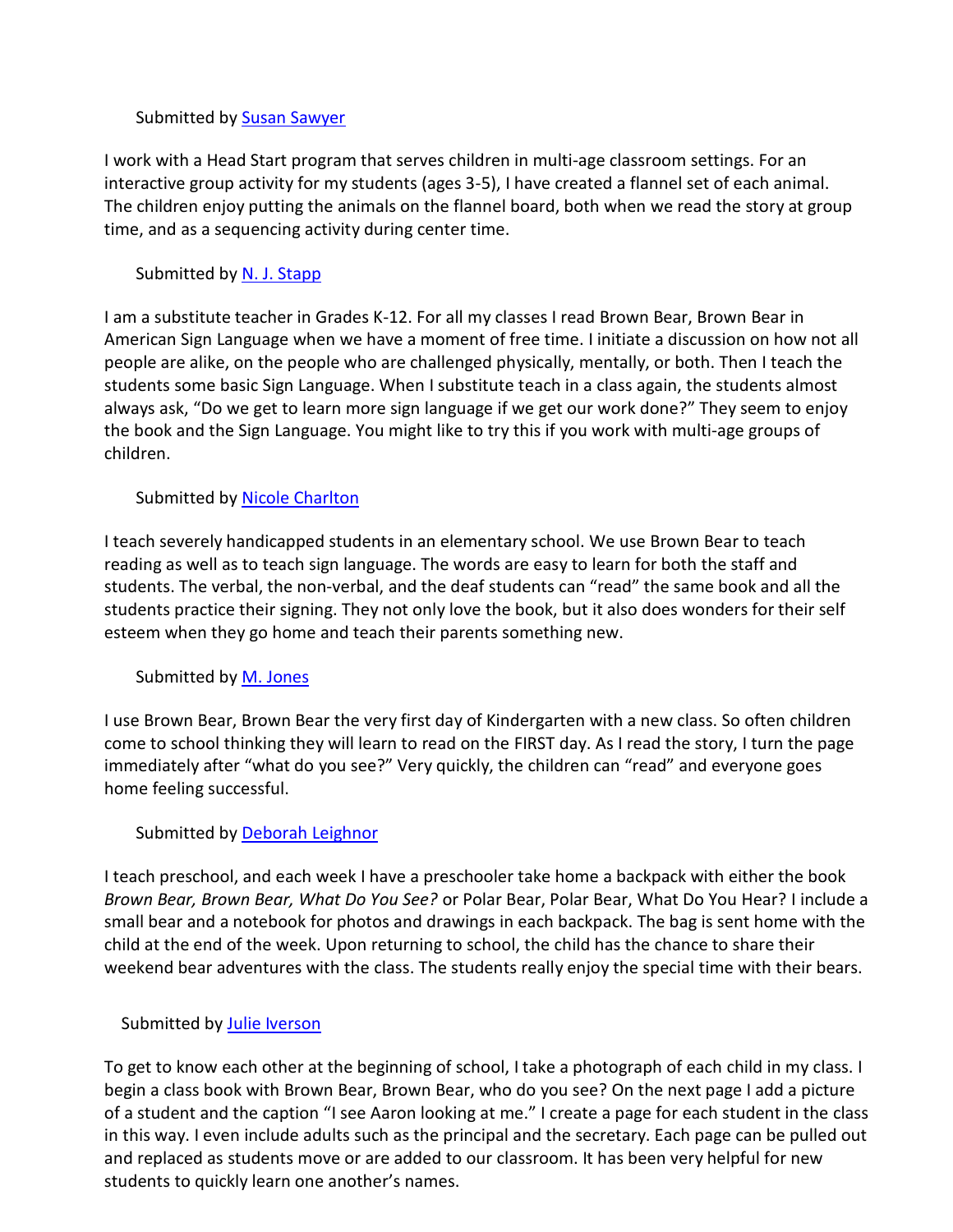#### Submitted by [Lynn Churchill](mailto:ltrinci@northeast.k12.vt.us)

After reading the book Brown Bear, Brown Bear to my class, we created a book about our school called Northeast, Northeast, What Do You See? Before the school year had begun, I took pictures of all the adults in the school for our book. This was a way to introduce the children to all of the adults that they would be coming into contact with during the year. The children and their families loved this book!

#### Submitted by [Kirsten Haugen](mailto:khaugen@afn.org)

Brown Bear, Brown Bear gives my young students with disabilities many opportunities to find or match colors, animal names, and animal sounds. We have small quilted animals to go with the book, and the students love to match the animal with each page. The children use a talking word processor to rewrite the story by combining the colors and animals in any way they choose, in any order. We might get, "Purple Frog, Purple Frog..." or "White Bear, White Bear..." The kids love it!



# *Papa, Please Get the Moon for Me*  **Classroom Activities**

Submitted b[y Frances Dixon](mailto:fdixon@mccreary.k12.ky.us)

As librarian, I have to find ways to link books with the real world. With Papa, Please Get the Moon for Me, I actually had each student observe the moon. I put the students into small groups and they did research on the phases of the moon. We spent at least 3 weeks on the moon and the fourth week we all watched, at home, as the moon become full again.

Submitted by **Linda [Helgason](mailto:blhelgason@sk.sympatico.ca)** 

Creative Art project for kindergarten:

- 1. Finger paint an 11X17 paper with dark blue paint.
- 2. Using a small paper plate, cut out a phase of the moon.
- 3. Color or paint the moon.
- 4. Cut out stars from shiny gold or silver paper.